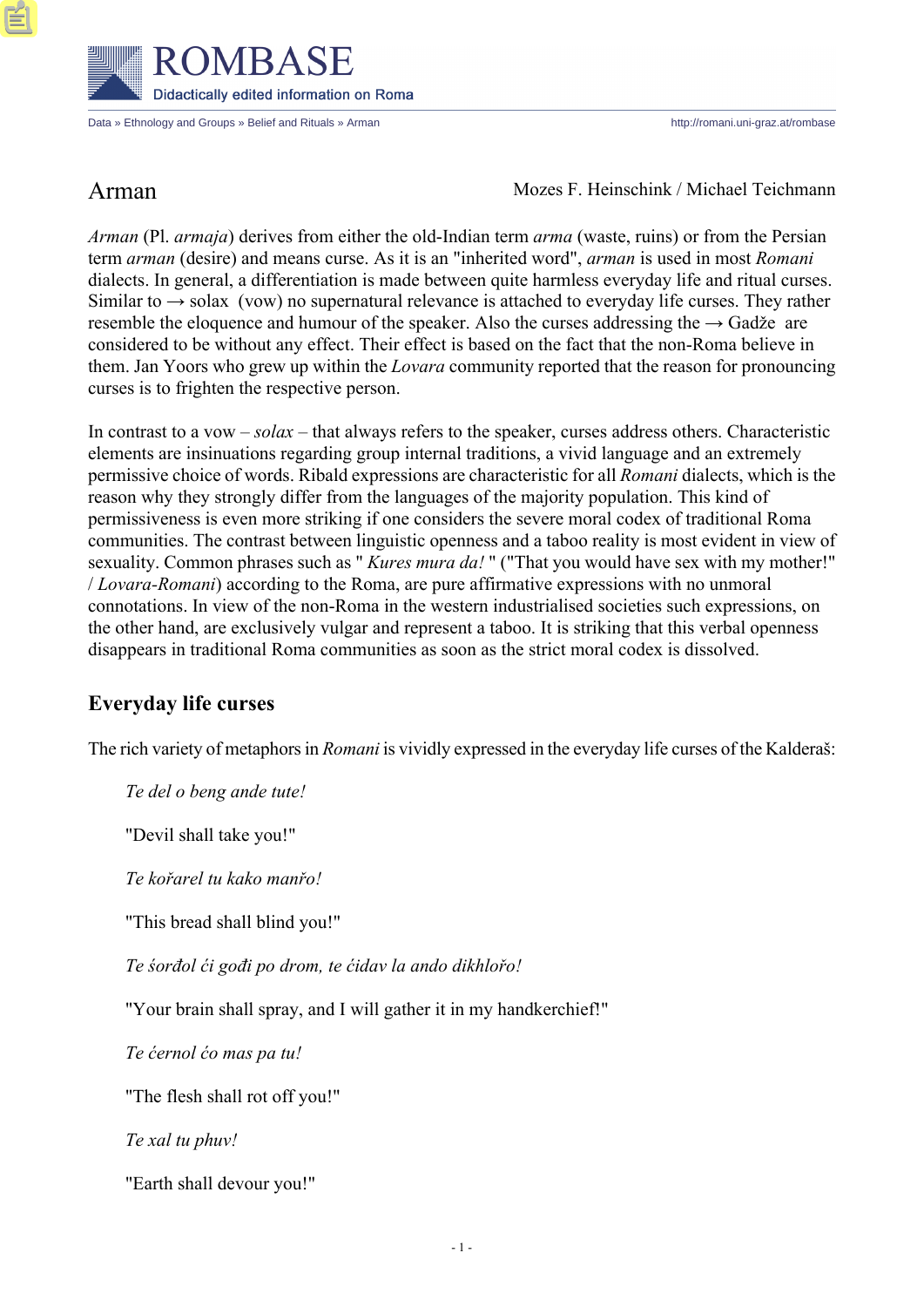

Data » Ethnology and Groups » Belief and Rituals » Arman http://romani.uni-graz.at/rombase

*Marel ći bax o khul!*

"Shit shall break you good luck!"

*Xas me mulenge kokala!*

"You should eat the bones of my dead!"

Further examples of everyday life curses, recorded by Rade Uhlik:

*Marel tu o Del!*

"God shall punish you!"

*Ne xal o beng leski bax!*

"Devil shall eat his good luck!"

*Xan tu e ruv!*

"The wolves shall eat you!"

There are numerous curses that refer to group internal traditions but they are not understandable without having this knowledge. The *Rom* Trifun Dimić born in 1956 in Yugoslavia recorded many examples of these curses and published them in a commented edition.

*Mek del o Del, te djilabes sargo čirikljori!*

"God grant that you sang like a bird!" (note: *Mulikani čiriklji* was called the "bird of death")

*Te del o Del, džućhela te ćeren o abjav katar će kokala!*

"God grant that the dogs make a feast out of your bones!" (note: refers to the *Romani* proverb, "a dog is to be looked for among dogs, a human among humans")

### **Ritual curses**

Ritual curses are dealt with in a different way. They are pronounced on special occasions and in relation to a financial or emotional dependency. They are expressions of superstitious thought that determine life and the view of life. The belief in the effect of these curses is extremely present in the most traditionally living Roma groups. This belief is based on the presumption that curses  $\rightarrow$  ritually soil the addressee and make the addressee unlucky. The *Sepečides* call this status *armandino* (cursed upon / "under spell"). The closer the relationship with the person affected, the stronger the considered effect.

*Amraja sî phare kata kuko, kaj lja tutar sama, vaj avela Řom vaj avela gaźo, vaj kaj najardja tu vaj pravardja tu! Te dela tu amraja naj mišto. Katar daras proklecil tu svako zaloga kaj dja tu!* (*Kalderaš-Romani*)